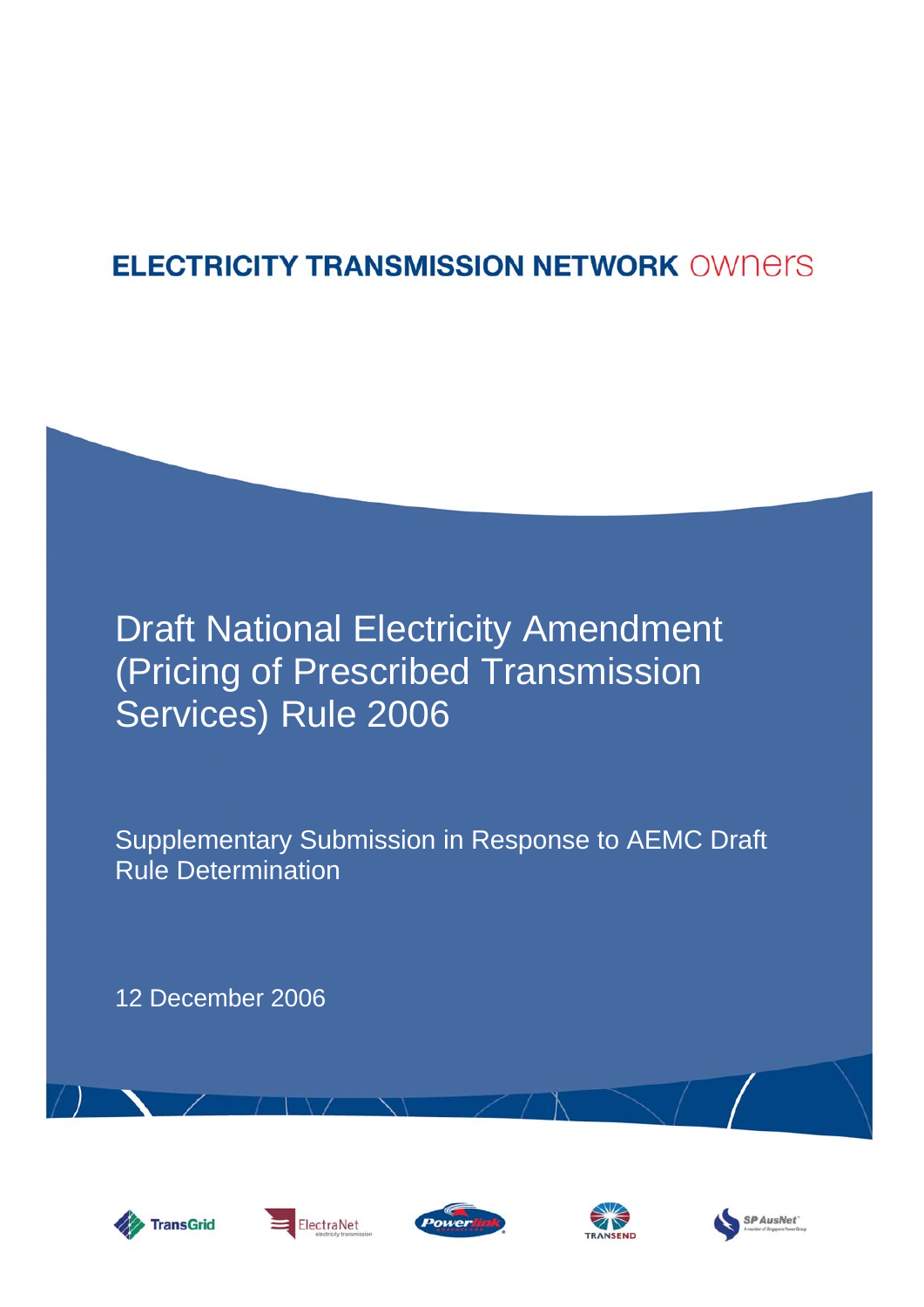## **Cost allocation**

ETNOF appreciated the opportunity to meet with Commissioner Carver and AEMC staff on 6 December 2006, to clarify a number of issues of interpretation regarding the draft Pricing Rule, and the cost allocation process set out in clauses 6A.24.2 and 6A.24.3.

With respect to clause 6A.24.2, ETNOF understands that the Commission's intention is that the cost allocation process can be done expeditiously and that neither a high degree of precision nor fine judgement calls are required. ETNOF supports that approach and, indeed, would be concerned if its members were required to undertake a major cost reallocation task that would require considerable resources and time.

Subsequent to our meeting on 6 December, ETNOF identified a further issue in relation to the intended operation of clause 6A.24.2 which ETNOF would like to bring to the Commission's attention. The issue is whether the concept of "directly attributable (on a causation basis)" applies:

- x at an aggregated level (at the level of substations and transmission lines) (**Approach 1**); or
- x whether it applies at a more granular level (such as circuit breaker bays and substation establishment costs) (**Approach 2**).

ETNOF believes that the choice of approach could have a material impact on the resulting cost allocation, and therefore in ETNOF's view it is essential that the Pricing Rule mandates a particular approach.

The remainder of this submission explains this issue in more detail using an illustrative example, and explains ETNOF's preferred interpretation of the draft Pricing Rule.

### **What ETNOF understands is required (Approach 1)**

For illustrative purposes, consider the following diagram of a simple sub-station connecting the shared network to a generator. Note that this example is a simplified illustrative example and the principles established would in fact require considerable work once applied to more complicated actual systems.

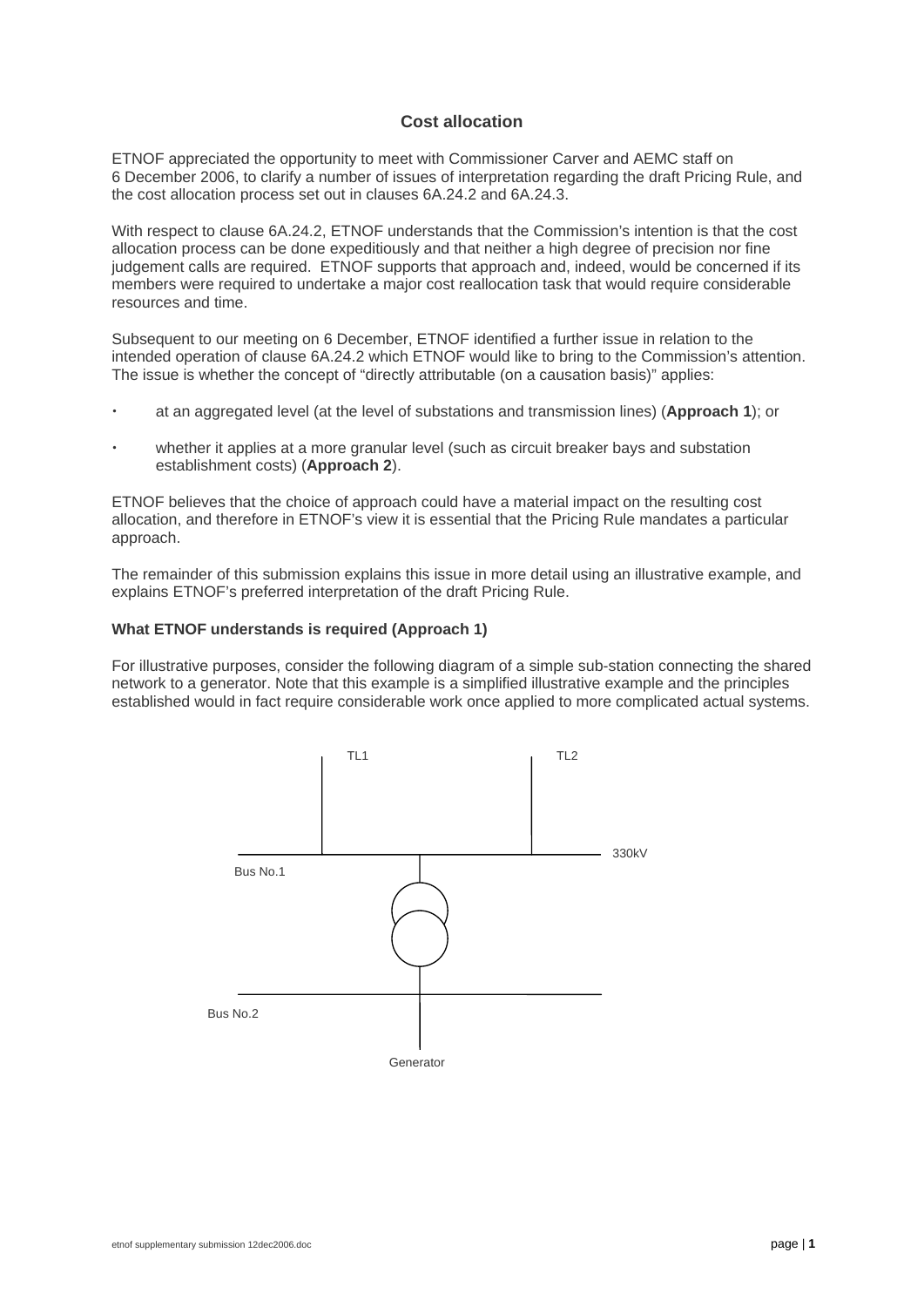In the past ETNOF members have typically undertaken cost allocation with this level of granularity. Modifying the existing cost allocation process to comply with the new draft rule would involve:

- (a) allocating the costs of the transmission lines TL1 and TL2 which form part of the transmission network to TUOS;
- (b) allocating the costs of the transformer and generator connection (including circuits breakers, protection etc) to connection charges;
- (c) the costs of the land, building, fences and other assets not directly attributable to TUOS or connection assets would be allocated using the priority ordering in Clause 6A.24.2(d). The effect of this priority ordering would be to allocate these shared costs to TUOS.

Importantly, there are very considerable costs in (c) and consequently, a preliminary conceptual application of the above process to one ETNOF member's system shows that:

- generators would see a significant reduction in charges; and
- customers would see an increase in charges and, depending upon the customer, this could range up to approximately a 10% increase for a direct connect customer.

As an aside, it is also noted that draft Rule 6A.24.2(d) supposes that allocating costs on a "directly attributable" basis would lead to item (c) to be over-allocated. This is because the assets in question are required to provide connection services and use of system services. However, contrary to the drafting of Rule 6A.24.2(d), if assets are jointly required to provide two categories of service it would be reasonable to conclude that the assets in question **cannot** be 'directly attributable (on a causation basis)' to any particular service category. On this view, the priority ordering would be required to address a pool of costs that cannot be directly allocated in the first instance, whereas the draft Rule uses the priority ordering to address an over-allocation of costs. It may be useful for the Commission to clarify this issue in its Rule Determination.

### **What ETNOF understands is not required (Approach 2)**

Conceptually, the cost allocation process in the draft Pricing Rule could be applied at a much higher level of granularity.

Consider the following diagram which in fact is the same as that above but shows how the hypothetical substation is connected into the system as a whole. Again it is important to note that this diagram is also a simplification compared with any ETNOF members' systems.